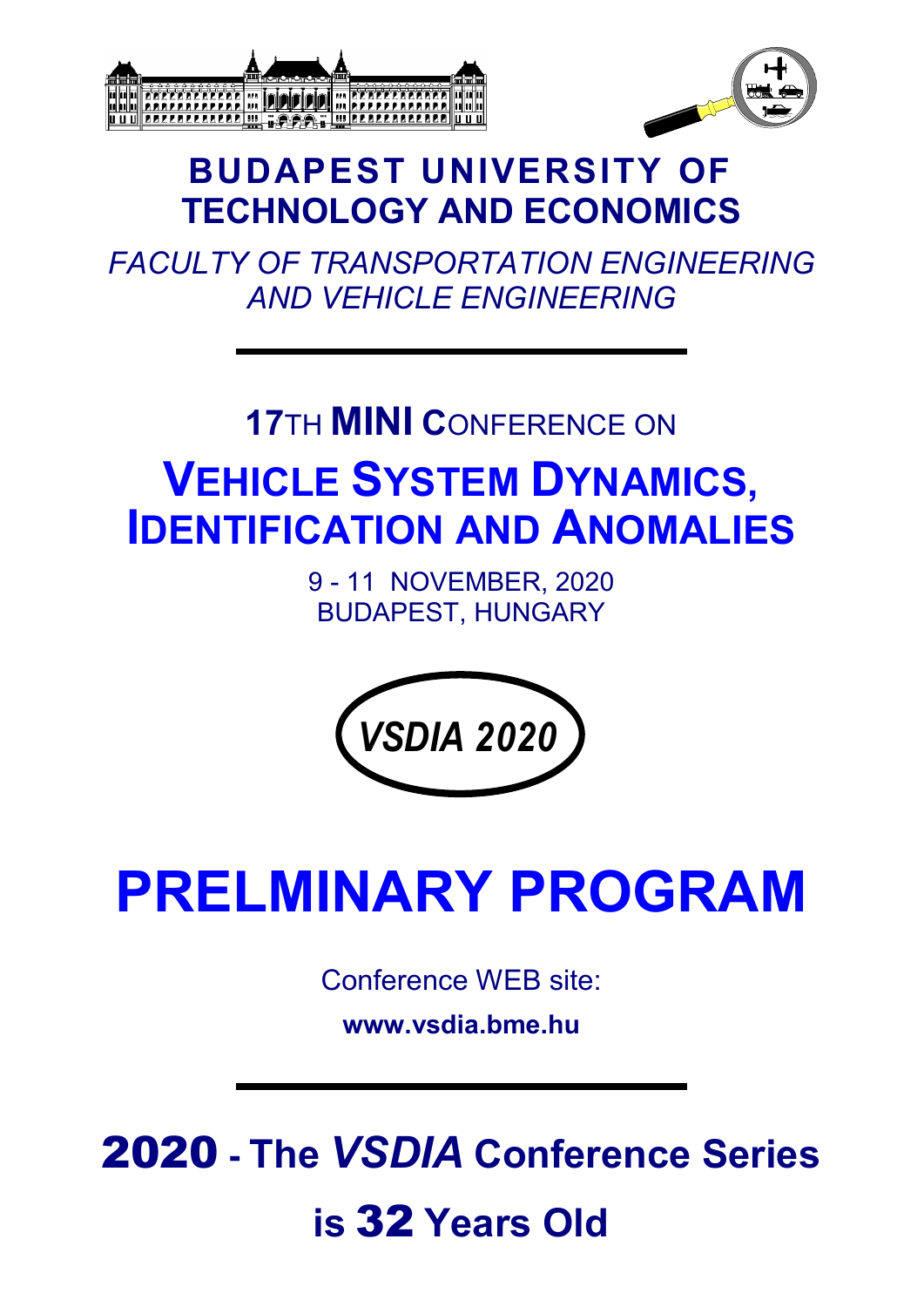**17th MINI CONFERENCE ON VEHICLE SYSTEM DYNAMICS, IDENTIFICA-TION AND ANOMALIES** 

to be held in **Budapest, Hungary**, at the **Faculty of Transportation Engineering and Vehicle Engineering** of the **Budapest University of Technology and Economics (BME)** between 9 and 11 November, 2020.

*President of the Conference:*  **Prof. István ZOBORY** (Hungary)

*International Scientific Committee:*  **Prof. Masato ABE** (Japan) **Prof. Stefano BRUNI** (Italy) **Prof. József BOKOR** (Hungary) **Prof. Otmar KRETTEK** (Germany) **Prof. Peter LUGNER (Austria) Prof. László PALKOVICS** (Hungary) **Prof. Hans G. REIMERDES** (Germany) **Prof. József ROHÁCS** (Hungary) **Prof. Gottfried SACHS** (Germany) **Prof. Yoshihiro SUDA** (Japan) **Dr. Pierre-Olivier VANDANJON** (France) **Prof. Hans TRUE** (Denmark)

*Organising Committee:* 

**Prof. Ferenc KOLONITS** Professor Emeritus **Prof. András SZABÓ** Associate Professor **Prof. József CSIBA** Head of Railway Certification **Prof. Gergely TULIPÁNT** Head of Railway Group **Mr. András KOVÁCS** Deputy-Head of BME ITS Co. **Dr. Máté ZÖLDY** Senior Research Fellow **Mr. Gábor TÓTH** Professional Organiser **Dr. Domokos ESZTERGÁR-KISS Assistant. Lect. Mr. Péter FERENCZ** Assistant Lecturer **Mr. István NÉMETH** Master Instructor **Mr. Miklós KRÉMER** Dept.Eng. **Mr. Máté SZŰCS** PhD Student *Sponsors:* 

**Budapest University of Technology and Economics (BME) Faculty of Transportation Engineering and Vehicle Engineering BME ITS ZRt - Intelligent Transportation and Vehicle Systems Knorr-Bremse R&D Institute Budapest Knorr-Bremse Brake Sysems Ltd. Knorr-Bremse Railway Vehicle Systems Hungary Ltd. Ganz Motor Ltd. AVL Autokut Ltd. MÁV Start Co. Hungarian Transport Association Stadlertrains Hungary Ltd. GRAMPET Wagon Factory Ltd.**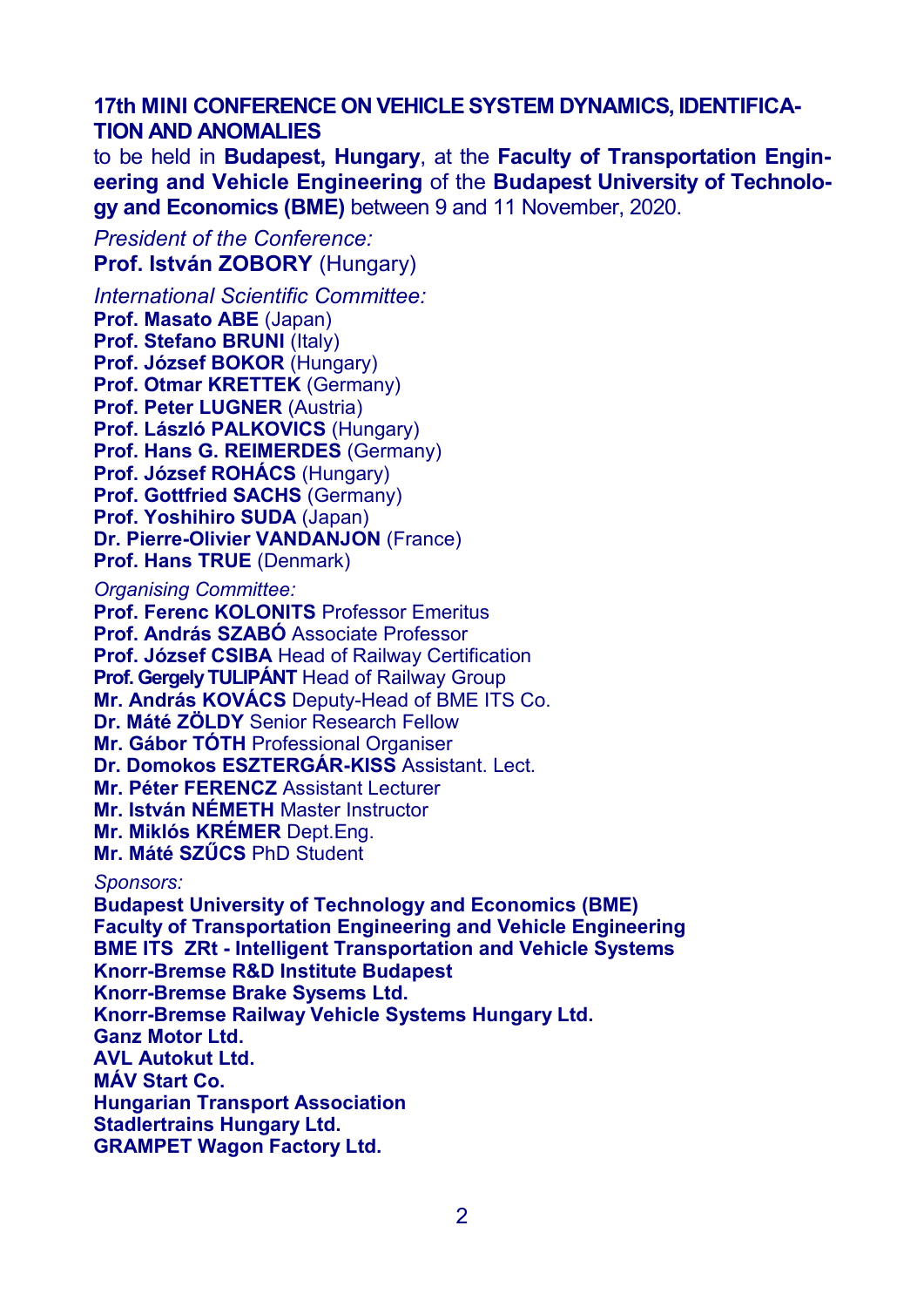## **17**th **MINI CONFERENCE ON VEHICLE SYSTEM DYNAMICS, IDENTIFICATION AND ANOMALIES**

Conference Site:

**Budapest University of Technology and Economics (BME)** 

*Conference Centre, Building* **(A), Budapest, Egry József str. 20-22.**

*Vehicle Engineering Building* **(J), Budapest, Sztoczek str. 4-6.**

*To approach:* Trams: 4, 6; Buses: 212

*Central Building* **(K), Budapest, Mûegyetem rkp. 3-9.**

*To approach:* Trams: 18, 19, 41, 47, 49; Buses: 7, 86

The **five sessions** of the Conference are:

- **• Plenary Session**
- **• Session for Dynamics, Identification and Anomalies of Railway Vehicles**
- **• Session for Dynamics, Identification and Anomalies of Road Vehicles**
- **• Session for Dynamics, Identification and Anomalies of Aircraft and Ships**
- **• Session for Vehicle Control Theory and Interdisciplinary Sciences**

The **official language** of the conference is **English.** The **participation fee is** 150 € (**52000.- Ft**), which covers the costs of the *abstracts, preliminaries, conference reception, lunches and Proceedings.* The **Proceedings** will be published in English after the Conference and mailed to all participants.

The *participation fee should be paid in cash* at the registration desk of the Conference on arrival.

Lunches will be served in the University Cafeteria.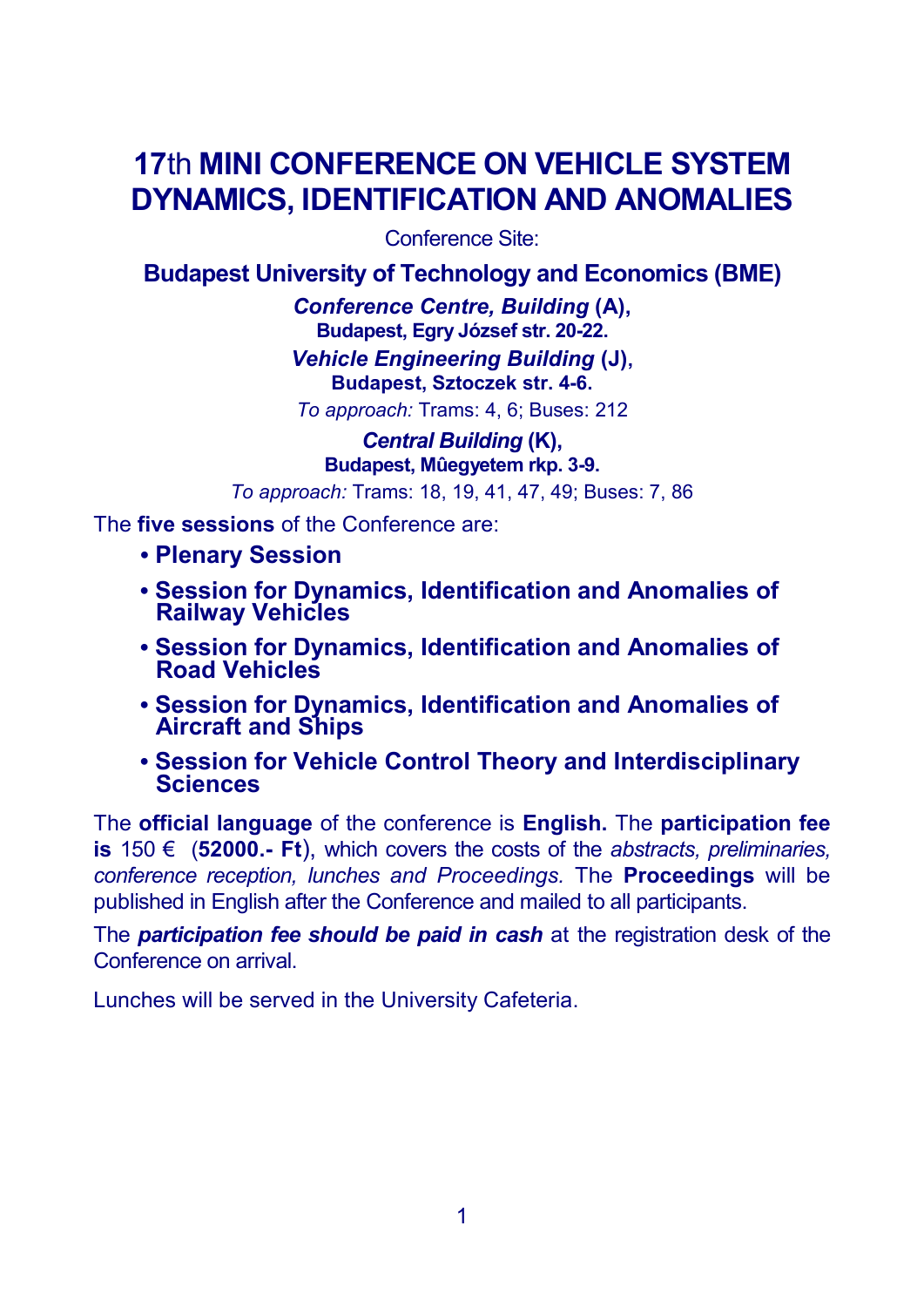## First Day

## **9 November, 2020**

| $900 - 1100$                         | <b>Registration of participants</b><br>Conference Centre, Bldg. A, ground floor                                                                                               |
|--------------------------------------|-------------------------------------------------------------------------------------------------------------------------------------------------------------------------------|
| 1100:                                | <b>PLENARY SESSION</b><br><b>Conference Centre, Bldg. A, ground floor</b>                                                                                                     |
| <b>Chairman: I. ZOBORY (Hungary)</b> |                                                                                                                                                                               |
|                                      | 11 00 - 11 05 : ZOBORY, I. (Hungary)                                                                                                                                          |
| <b>Presidential Opening Address</b>  |                                                                                                                                                                               |
|                                      | 11 05 - 11 $25$ : COSTA, E. - PHAM, T.P. - SENAME, O. - TRAN, G.Q.B -<br>DO, T.T. - GÁSPÁR, P. (France + Hungary)<br>Definition of a Reference Speed of an Autonomous Vehicle |
|                                      | with a Comfort Objective                                                                                                                                                      |
|                                      | 11 30 - 11 50 : CAO, H. - ZÖLDY, M. (Hungary)<br>Path Planning for Autonomous Vehicle in Roundabouts                                                                          |
| 1200:                                | <b>LUNCH</b><br>at the University Cafeteria                                                                                                                                   |
| 1400:                                | <b>AFTERNOON PLENARY SESSION</b><br><b>Conference Centre, Bldg. A, ground floor</b>                                                                                           |
|                                      | <b>Chairman: I. ZOBORY (Hungary)</b>                                                                                                                                          |
|                                      | 14 05 - 14 <sup>25</sup> : PATAKI, M - SZALAY, ZS. - TIHANYI, V. A. (Hungary)                                                                                                 |
|                                      | Development of an Advanced Test Scenario for Autonomous<br><b>Braking System Preventing Accidents</b>                                                                         |
|                                      | 14 30 - 14 50 : LUKACS, J. - TÖRÖK, Á. (Hungary)                                                                                                                              |
|                                      | Sugeno-Type Fuzzy Based Predictive Model for Interior<br><b>Noise Level Estimation</b>                                                                                        |
|                                      | 14 $55$ - 15 $15$ : MEINERT, T. - DAFNIS, A. - SCHRÖDER, K.U. (Germany)                                                                                                       |
|                                      | UpBUS - Electrical, Transmodular Bus for a Seamless Pub-<br>lic Transport System                                                                                              |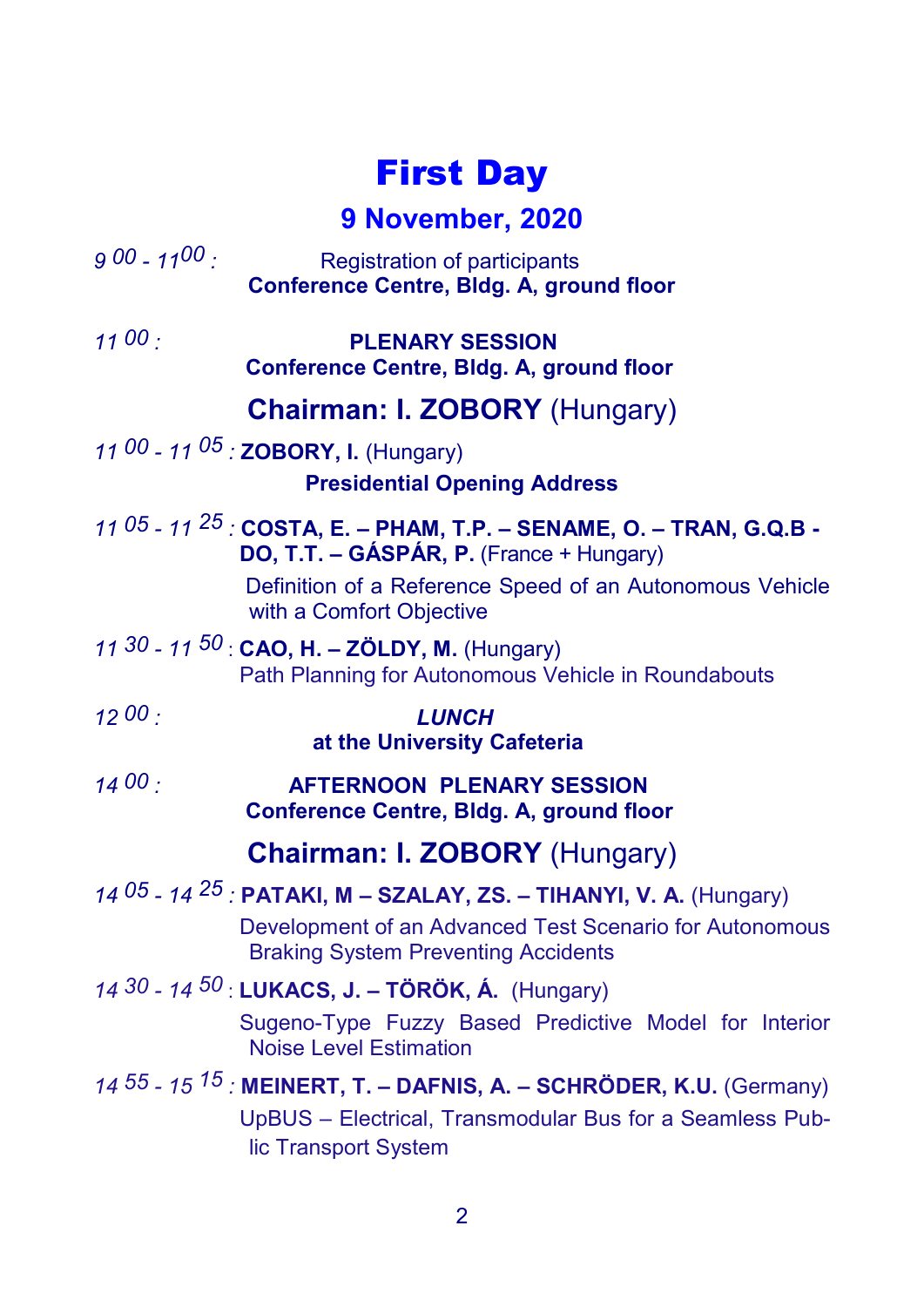### *15 20 - 15 45 : COFFEE BREAK*

#### *15 45 - 16 05 :* **JAKAB, J – BALAJTI, R. – KISS, D. – SZIGETVÁRI, M. – DEMUS, T. – VERESS, Á.** (Hungary)

Numerical Modelling and Analysis of an Air Dryer Unit

### *16 10 - 16 30 :* **FARKAS, A.** (Hungary)

Non-linear Models of Certain Data Perturbations of Input Spectral Density Matrices

## *16 35 - 16 55 :* **ZOBORY, I.** (Hungary)

Longitudinal Dynamics of Trains when Passing through the Entrance Turn-Out Zone of a Station

#### *18 00 :* **CONFERENCE PARTY**

 **Danube Hall, Central Building K Budapest, Műegyetem rakpart 3-9 1st floor, No 2.**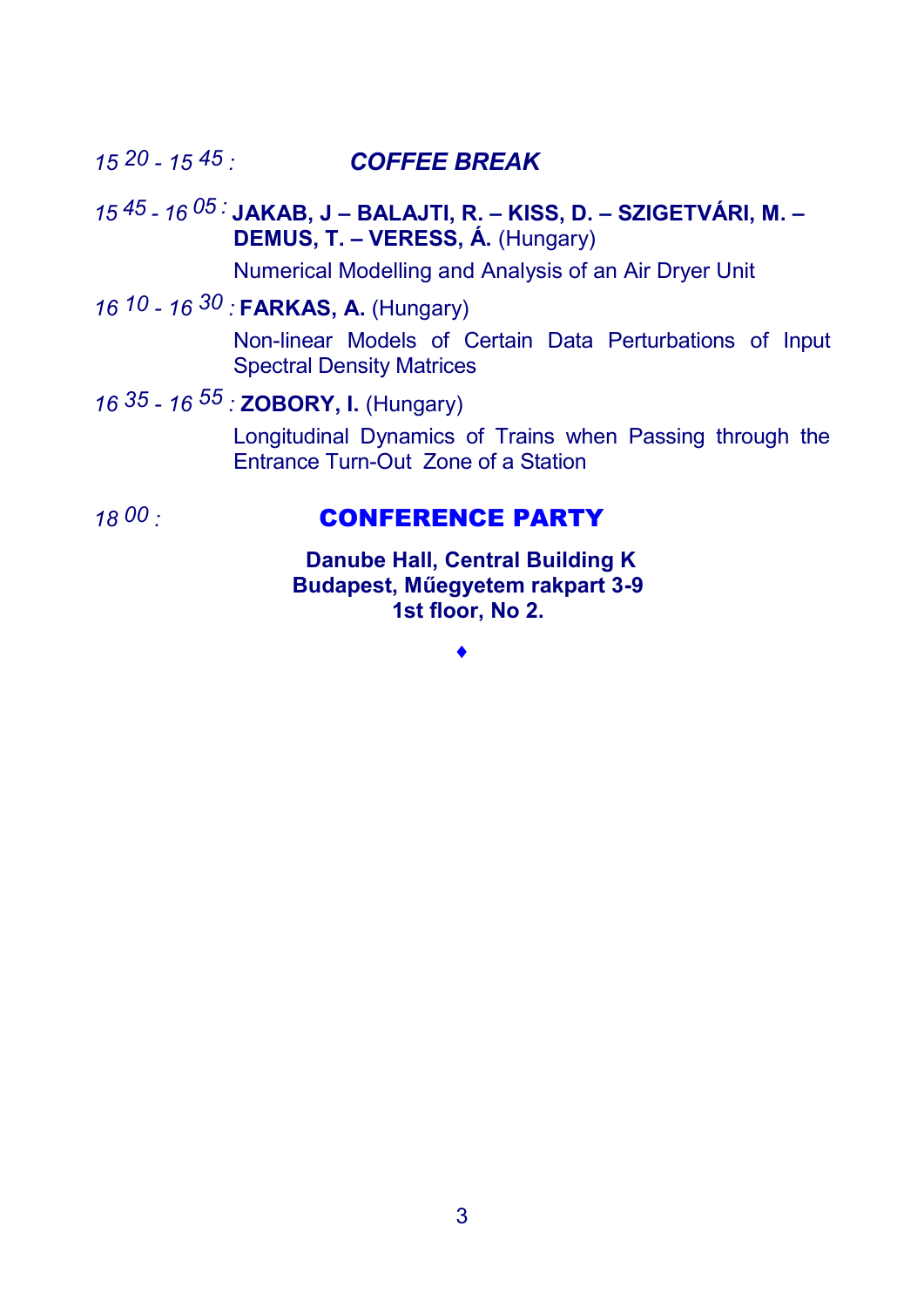## Second Day

#### **10 November, 2020**

#### **SESSION FOR DYNAMICS, IDENTIFICATION AND ANOMALIES OF RAILWAY VEHICLES Building J. floor 2, No 202**

## **Chairman: J. CSIBA** (Hungary)

- *9 00 9 20 :* **ZOLLER, V.** (Hungary) On Track-Vehicle Problems Containing Generalized Beams and Foundations
- *9 25 9 45 :* **SZABÓ, A.** (Hungary)

Numerical Stability Analysis for Increasing the Critical Speed Limit of EMUs

- *9 50 10 10 :* **ZÁBORI, Z. ZOBORY, I.** (Hungary) Dynamical Investigation into the Derailment Process of a Railway Wheel-set Running in a Curve
- *10 15 10 45 : COFFEE BREAK*

## **Chairman: O. KRETTEK** (Germany)

*10 45 - 11 05 :* **FERENCZ, P.** (Hungary)

Analysis Aspects of Vertical Dynamics for Implementation in Simulation Methods to Assess Influences of Secondary Suspension System Anomalies on Wheel Profile Wear

- *11 10 11 30 :* **YE, Y. SHI, D. – HECHT M.** (Germany) An Automatic Correction Strategy for Wear Prediction of Railway Wheels
- *11 35 11 55 :* **NEMETH, I.** (Hungary) Vibration of Disc-Brake Systems – Analysis and Attenuation
- *12 15 12 25 :* **CONFERENCE PHOTO**

#### **In Front of Bldg. J**

*12 25 - 14 00 : LUNCH*  **at the University Cafeteria**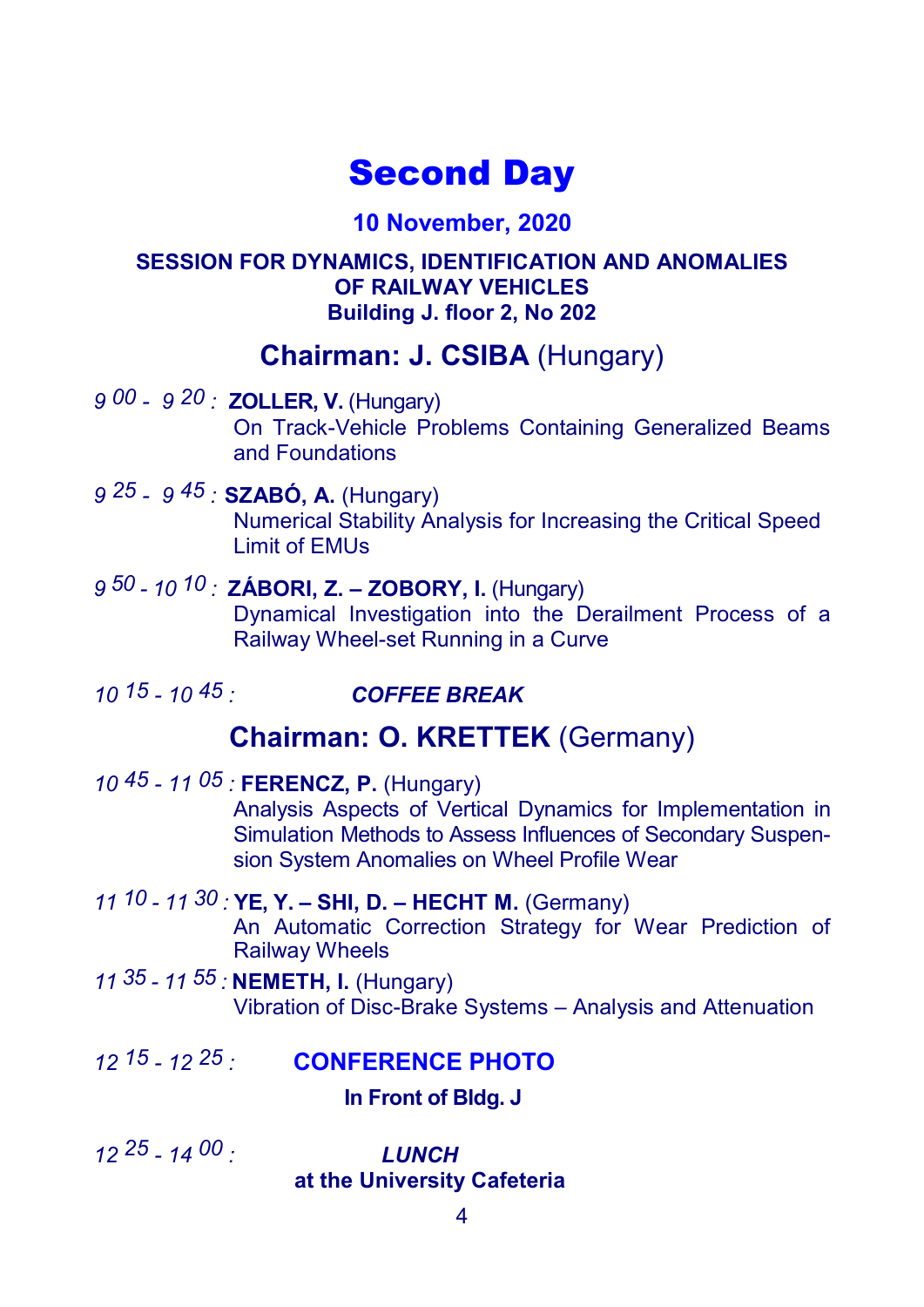## AFTERNOON SESSION, Room J202 **Chairman: A. SZABÓ** (Hungary)

*14 00 - 14 20 :* **KRETTEK, O.** (Germany) How the Weather influences Vehicle Dyanamics

#### *14 25 - 14 45 :* **MALATINSZKY, S.** (Hungary) Conformity Assessment of a Modernised Locomotive Bogie and Body Connection – Type Tests and Results

#### *14 50 - 15 10 :* **SZŐKE, D.** (Hungary)

On Structure and Parameter Analysis of the Vibratory System Railway Track and Vehicle

*15 15 - 15 45 : COFFEE BREAK*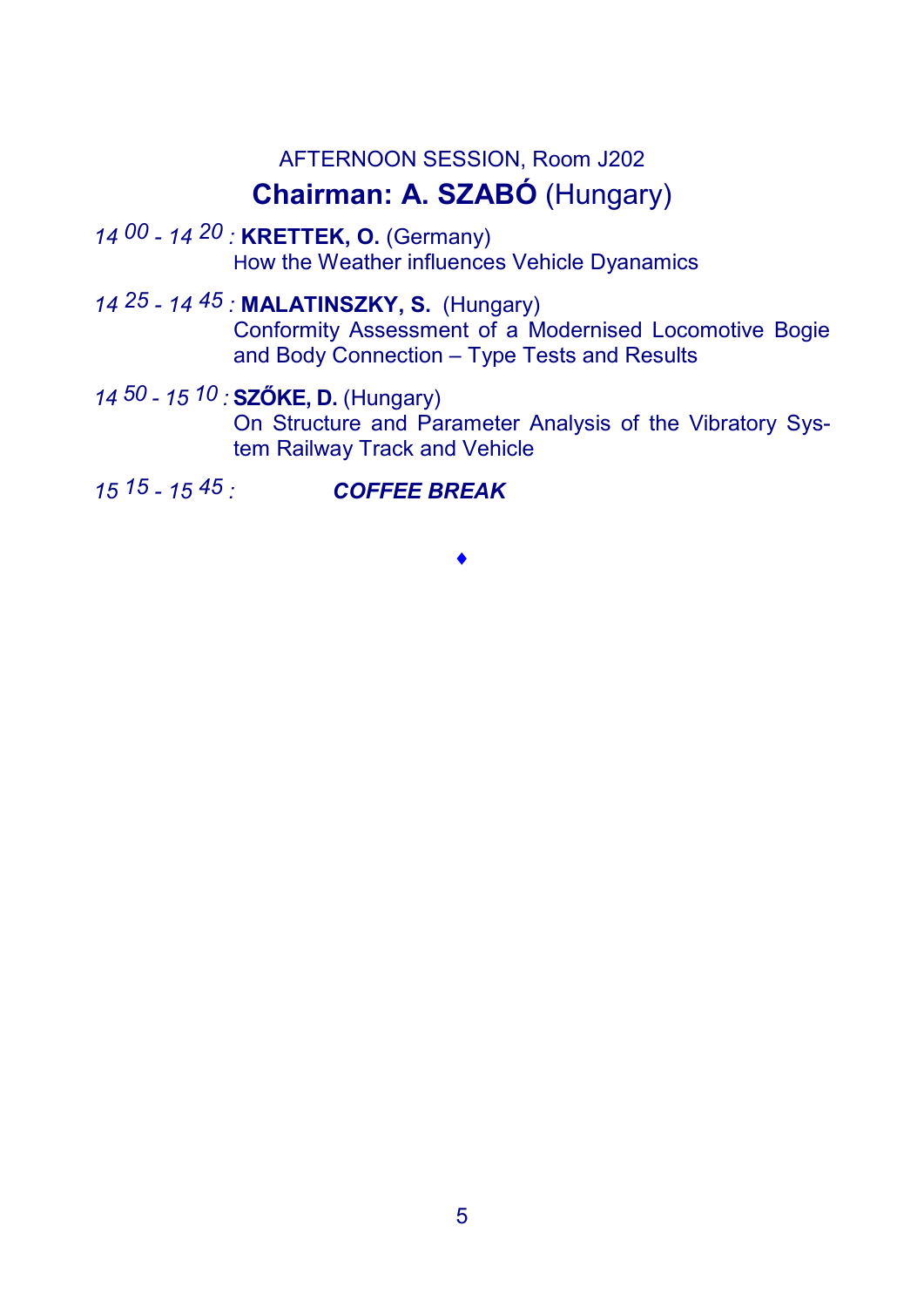#### **SESSION FOR DYNAMICS, IDENTIFICATION AND ANOMALIES OF ROAD VEHICLES Building J. floor 2, No 207**

#### **Chairman: ZS. SZALAY** (Hungary)

- *9 00 9 20 :* **PETHŐ, ZS.** (Hungary) Introduction of a Case Study in the Field of Vehicular Cybersecurity
- *9 25 9 45 :* **VINCZE, ZS.** (Hungary) Object Tracking in Lidar Point
- *9 50 9 10 :* **TÓTH, B. SZALAY**, **Zs. – TIHANYI, V.** (Hungary) Validation of Virtual Testing Environments for Highly Automated Functions and Automated Driving Using Co-Simulation
- *10 15 10 45 : COFFEE BREAK*

## **Chairman: H. NÉMETH** (Hungary)

- *10 45 11 05 :* **LENGYEL, H. SZALAY, ZS.** (Hungary) Collection of Adapting Naturalistic Driving Behaviour Parameters for ADAS Systems Development
- *11 10 11 30 :* **DOMINA, Á . TIHANYI, V.** (Hungary) Path Following Control Solutions for Autonomous Ground Vehicles
- *11 35 11 55 :* **HEGEDŰS, T. NÉMETH, B. – GÁSPÁR, P. – SENAME, O.**  (Hungary + France) Motion Prediction Based Decision Making Algorithm for Autonomous Vehicles
- *12 15 12 25 :* **CONFERENCE PHOTO In Front of Bldg. J**
- *12 25 14 00 : LUNCH*  **at the University Cafeteria**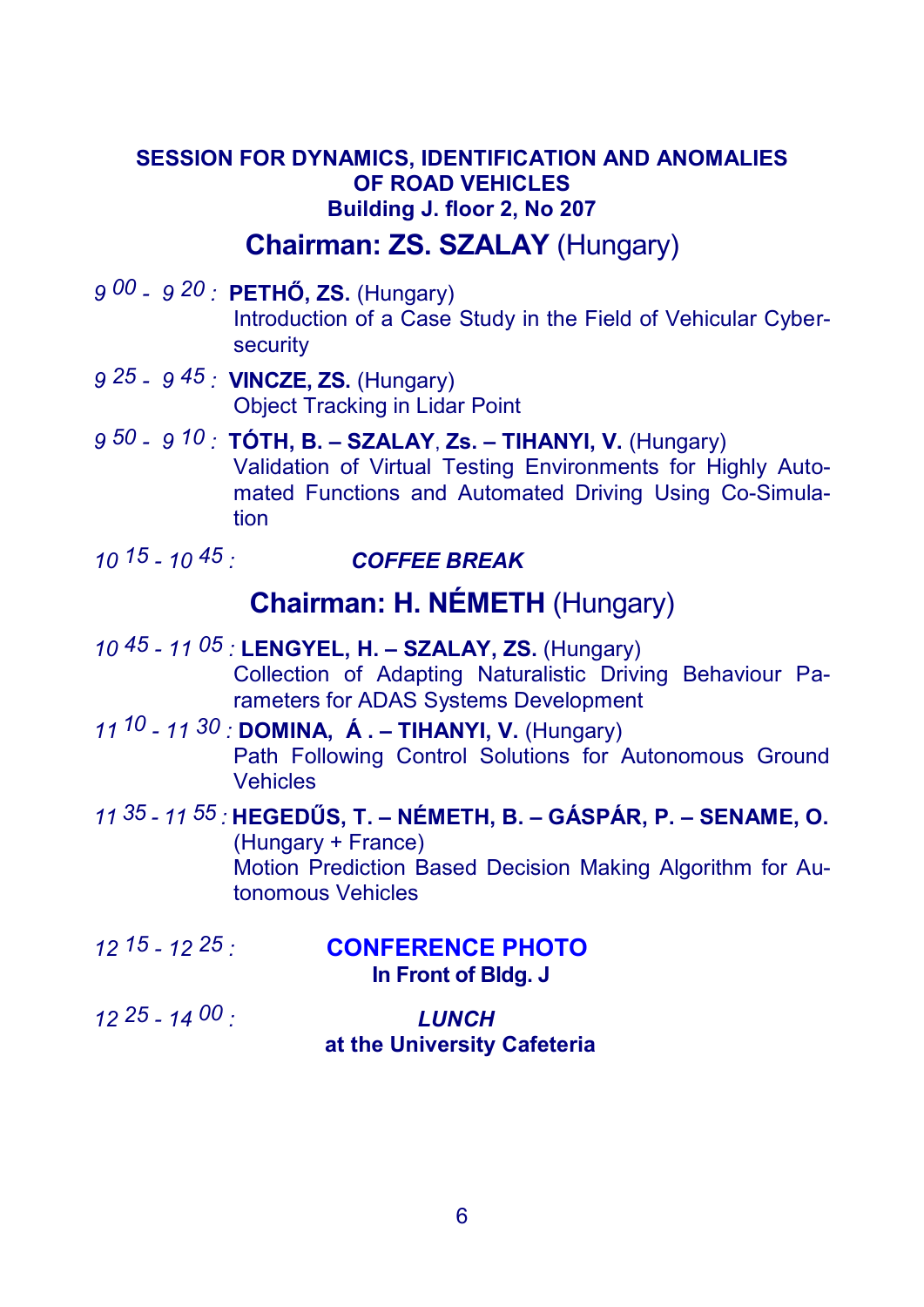AFTERNOON SESSION, Room J207

## **Chairman: G. MELEGH** (Hungary)

*14 00 - 14 20 :* **GYURKÓ, Z. – LINDENMAIER, L. – SZAPPANOS, A. – NÉMETH, H.** (Hungary) Estimation of Vehicle Dynamics for Automated Commercial Vehicles

- *14 25 14 45 :* -
- *14 50 15 10 :* -
- *15 15 15 45 : COFFEE BREAK*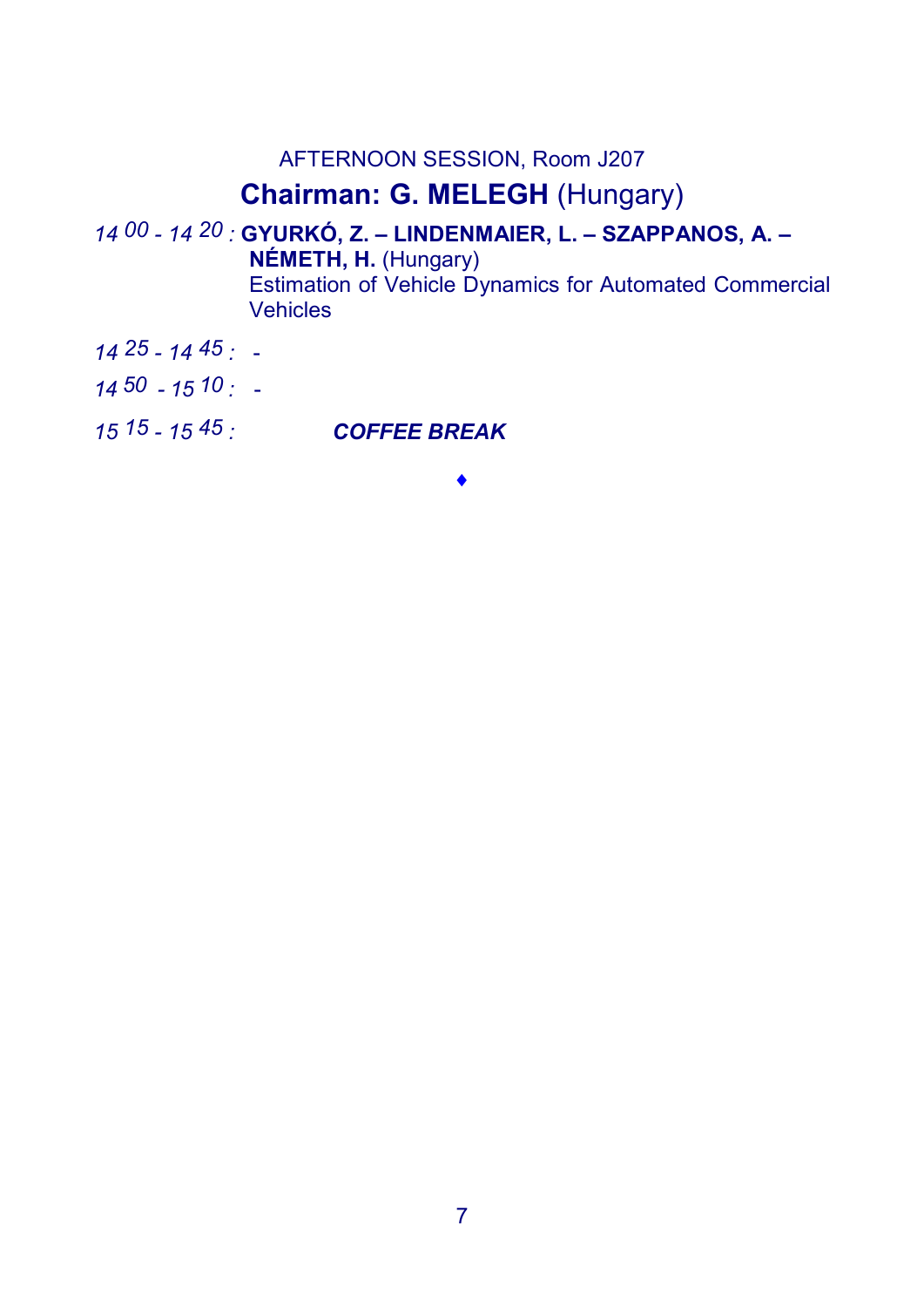#### **SESSION FOR DYNAMICS, IDENTIFICATION AND ANOMALIES OF AIRCRAFT AND SHIPS**

**Building J. floor 2, No 208** 

## **Chairman: Á. VERESS** (Hungary)

- *9 00 9 20 :* **GAUSZ, T. GÁTI, B.** (Hungary) Applied Airfoil Aerodynamics
- *9 25 9 45 :* **MIRAGAZADE, M. VERESS, Á.** (Hungary) Aerodynamic Drag Reduction for Commercial Vehicles
- *9 50 10 10 :* **BENEDA, K.** (Hungary) Identification and Control Design of Shaft Power Micro Gas Turbine Engine for Full Authority Digital Electronic Control
- 

#### *10 15 - 10 45 : COFFEE BREAK*

### **Chairman: T. GAUSZ** (Hungary)

- *10 45 11 05 :* **HADHÁZI, D.** (Hungary) Theoretical Concept Design of a Potential Stability and Manoeuvre Control On-Board Device for Escort Tugs Using Real Time Measured Operational Technical Information
- *11 10 11 30 :* **HARGITAI, CS.** (Hungary) Added Mass Experimental Determination of Inland Vessels

- *12 15- 12 25 :* **CONFERENCE PHOTO In Front of Bldg. J**
- *12 25 14 00 : LUNCH*  **at the University Cafeteria**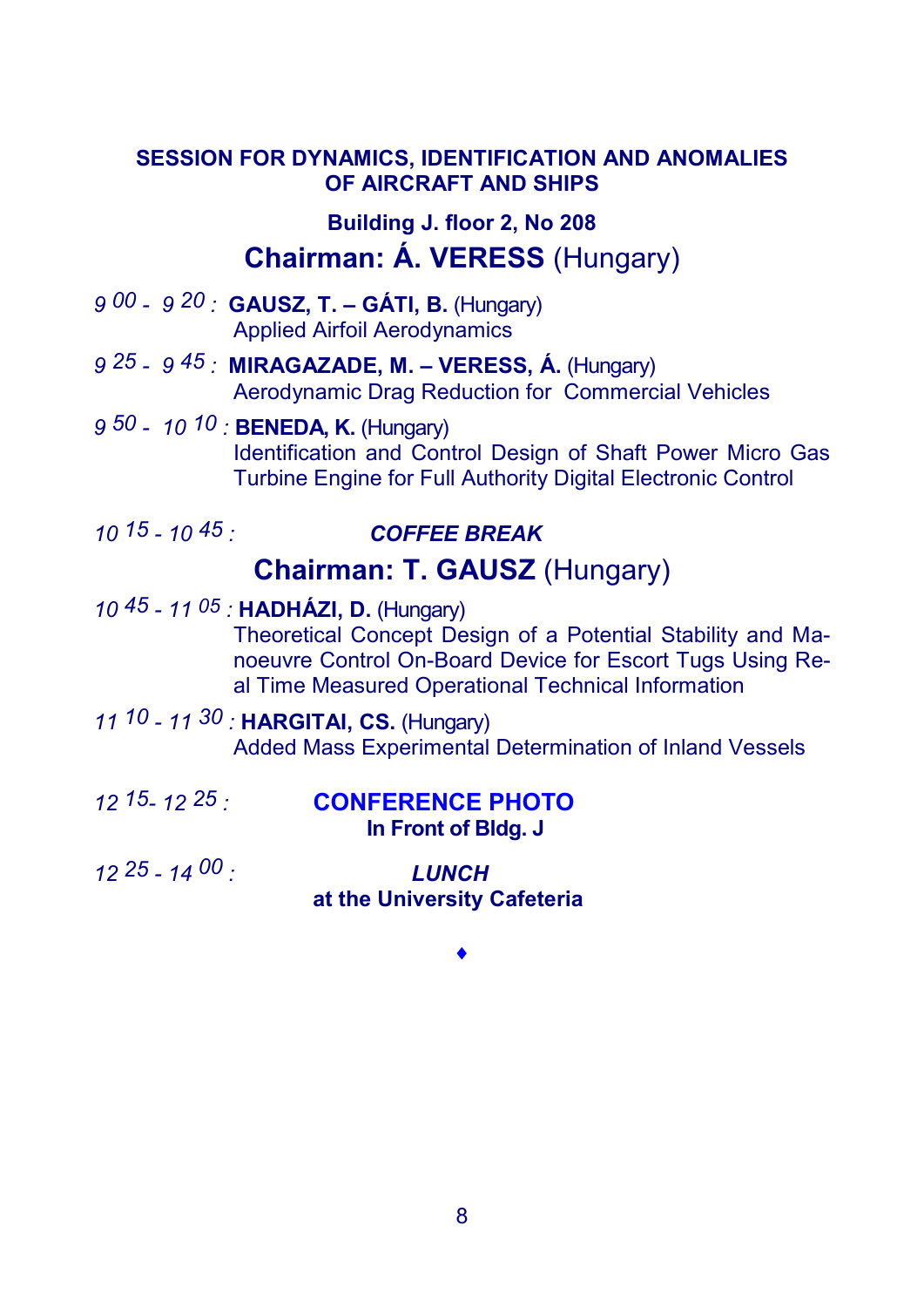#### **SESSION FOR VEHICLE CONTROL THEORY AND INTERDISCIPLINARY SCIENCES Building J. floor 2, No 210**

## **Chairman: P. GÁSPÁR** (Hungary)

*9 00 - 9 20 :* **DO, T.T. – SENAME, O. – DUGARD, L. – PHAM, T.P. – DO, M.H. – VU, V.T. – PHAM, T.T. – PHAM, Q.T.** (Vietnam+France) Road Adaptation for Semi-Active Suspension System Using Robust Control Method

*9 25 - 9 45 :* **FÉNYES, D. – NÉMETH, B. – GÁSPÁR, P. – SENAME, O.** (Hungary + France) Data-Driven Control Design for Semi-Active Suspension

*9 50 - 9 10 :* **ACHNIB, A. – SENAME, O.** (France) Discrete-Time Robust Preview Control of Uncertain Semi-Active Suspension Systems

*10 15 - 10 45 : COFFEE BREAK* 

#### **Chairman: O. SENAME** (France)

#### *10 45 - 11 05 :* **BASANGAN, H. – MIHÁLY, A. – GÁSPÁR, P. – SENAME, O.** (France + Hungary) Integrated Cruise Control and Semi-active Suspension Control for Autonomous Vehicle Based on Look-Ahead Information

#### *11 10 - 11 30 :* **PHAM, Q.T. – SENAME, O, - DUGARD, L. – PHAM, T.P. – DO, M.H. – VU, V.T. – PHAM. T. T. – DO, T. T.**

(Vietnam +France) LQR Controller Design For An Active Anti-Roll Bar System Of Single-Unit Heavy Vehicles

- *11 35 11 55 :* **FAZEKAS, M. GÁSPÁR, P. –NÉMETH, B.** (Hungary) Vehicle Models in the Wheel Odometry-Based Localization
- *12 15 12 25 :* **CONFERENCE PHOTO In Front of Bldg. J**
- *12 25 14 00 : LUNCH*  **at the University Cafeteria**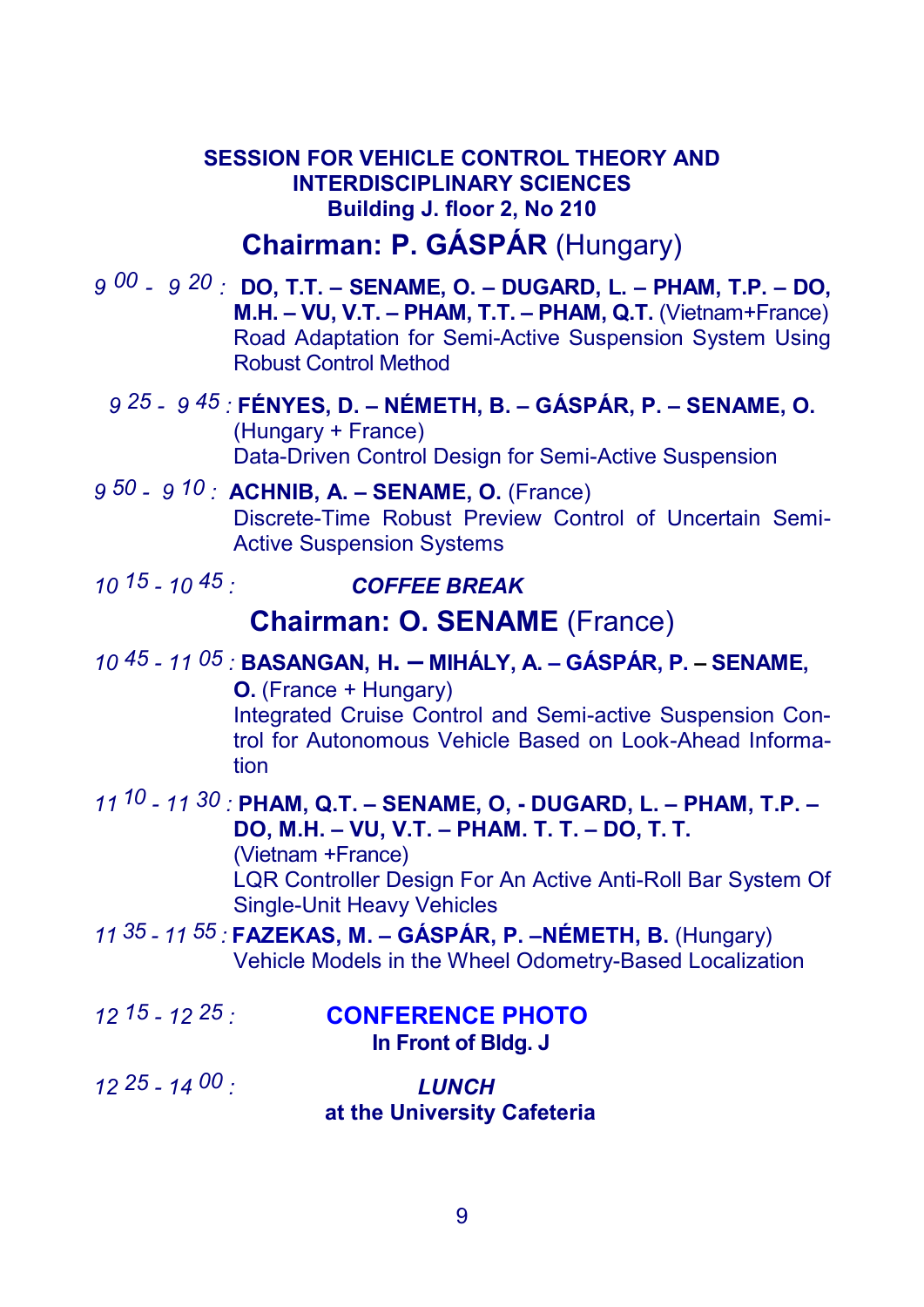## AFTERNOON SESSION (A-CONTROL), Room J210 **Chairman: Z. SZABÓ** (Hungary)

- *14 00 14 20 :* **TRAN, G.Q.B. – SENAME, O. – GÁSPÁR, P. – NÉMETH, B. – COSTA, E.** (Vietnam + France + Hungary) Adaptive Speed Control of an Autonomous Vehicle with a Comfort Objective
- *14 25 14 45 :* **ZOLTÁN, A. – NÉMETH, B.** (Hungary) Application Possibilities of Augmented Reality in the Simulation of Automated Vehicle Systems
- *14 50 15 10 :* **SZILASSY, P. - NÉMETH, B.** (Hungary) Design of Speed Control for Automated Vehicles in Intersections with Varying Speed Zones
- *15 15 15 45 : COFFEE BREAK*

AFTERNOON SESSION (B-INTERDISCIPLINARY), Room J208

## **Chairman: G. TULIPÁNT** (Hungary)

- *14 00 14 20 :* **VENCZEL, M. VERESS, Á.** (Hungary) Analysis and Improvement of Filling Process for Viscous Torsional Vibration Damper
- *14 25 14 45 :* **VENCZEL, M. – VERESS, Á.** (Hungary) Investigating the Effect of Thixotropy in Silicone Oils onto the Dynamic Viscosity Measurement
- *14 50 15 10 :* **VENCZEL, M. – VERESS, Á.** (Hungary) Effect of AK 1000000 Silicon Oil Thixotropy on Dynamic Viscosity

#### *15 15 - 15 45 : COFFEE BREAK*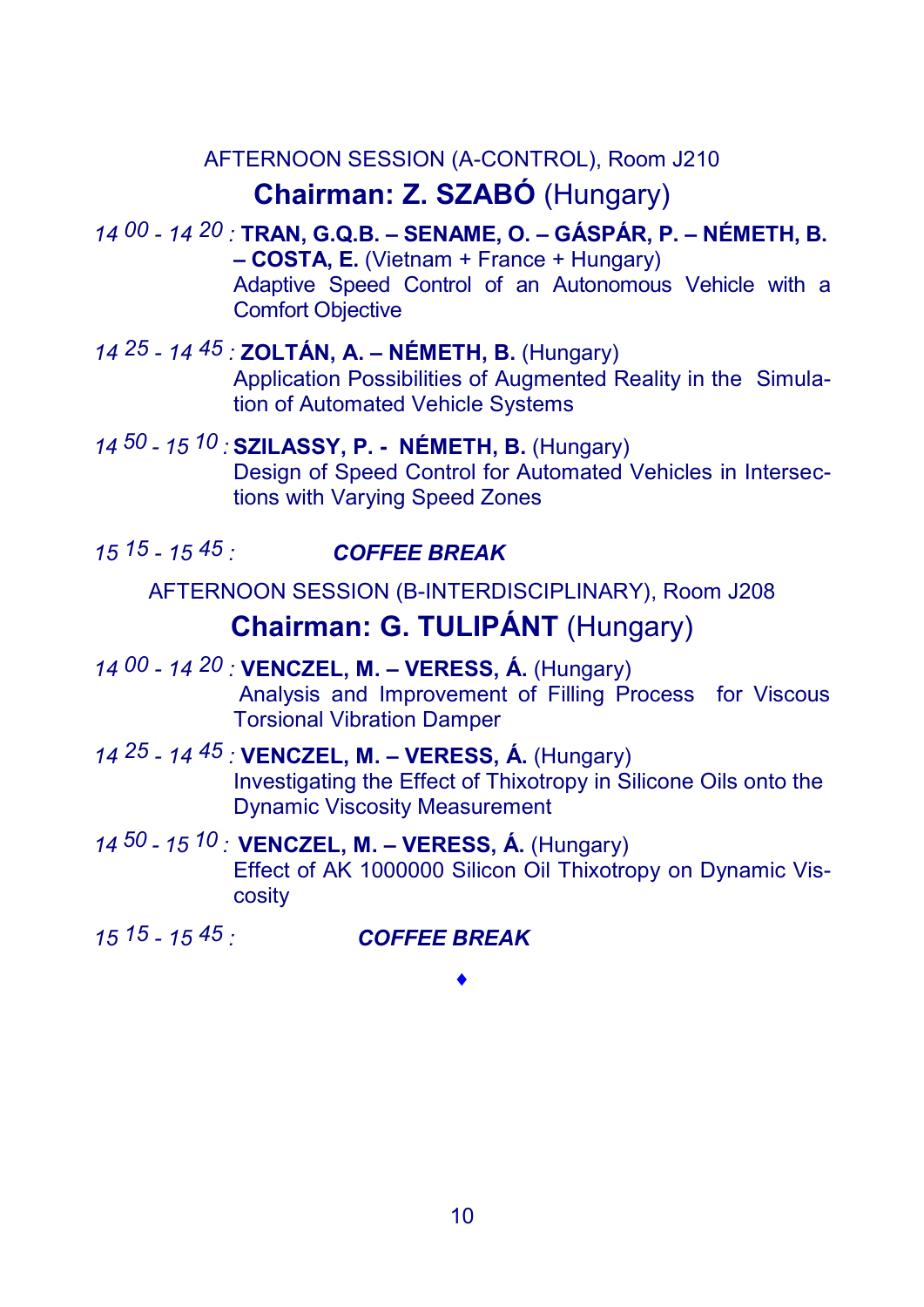## Third Day

### **11 November, 2020**

#### **SESSION FOR DYNAMICS, IDENTIFICATION AND ANOMALIES OF RAILWAY VEHICLES**

#### **Conference Centre, Bldg. A, ground floor**

## **Chairman: L. OROSZVÁRY** (Hungary)

- *9 00 9 20 :* **CSIBA, J.** (Hungary) Investigation into the Reliability of Railway Bogies
- *9 25 9 45 :* **M**-**SZŰCS, M.** (Hungary) Operational Reliability Improvement Possibilities of Diesel Locomotive Fleet with Limited Low Quantity Items
- *9 50 10 10 :* **SHI, D. – Ye, Y. – GILLWALD, M. – HECHT, M.** (Germany) Generating Reality-Augmented Simulation Data for Fault Diagnosis of Rolling Stock
- 

#### *10 15 - 10 45 COFFEE BREAK*

#### **SESSION FOR VEHICLE CONTROL THEORY AND INTERDISCIPLINARY SCIENCES**

## Chairman: **O. KRETTEK** (Germany)

#### *10 45 - 11 05 :* **POKORÁDI, L.** (Hungary)

Sensitivity Analysis of Vehicle System's Reliability Block Diagram with Hierarchical Approach

## *11 10- 11 30 :* **KONCZ, A.** (Italy)

Transport Safety Testing of Lithium-ion Batteries and Their Rik Concerning Laboratory Environment during Tests

## *11 35- 11 55 :* **ZOBORY, I.** (Hungary)

On Stochastic Simulation of S-N Curves (Wöhler-Curves)

*12 00 - 14 00 : LUNCH*

## **at the University Cafeteria**

### *14 00 :* **CLOSING PLENARY SESSION**

**Chairman: I. ZOBORY** (Hungary)

 $\blacklozenge$ 

## **Closing Address,** *FAREWELL DRINK*